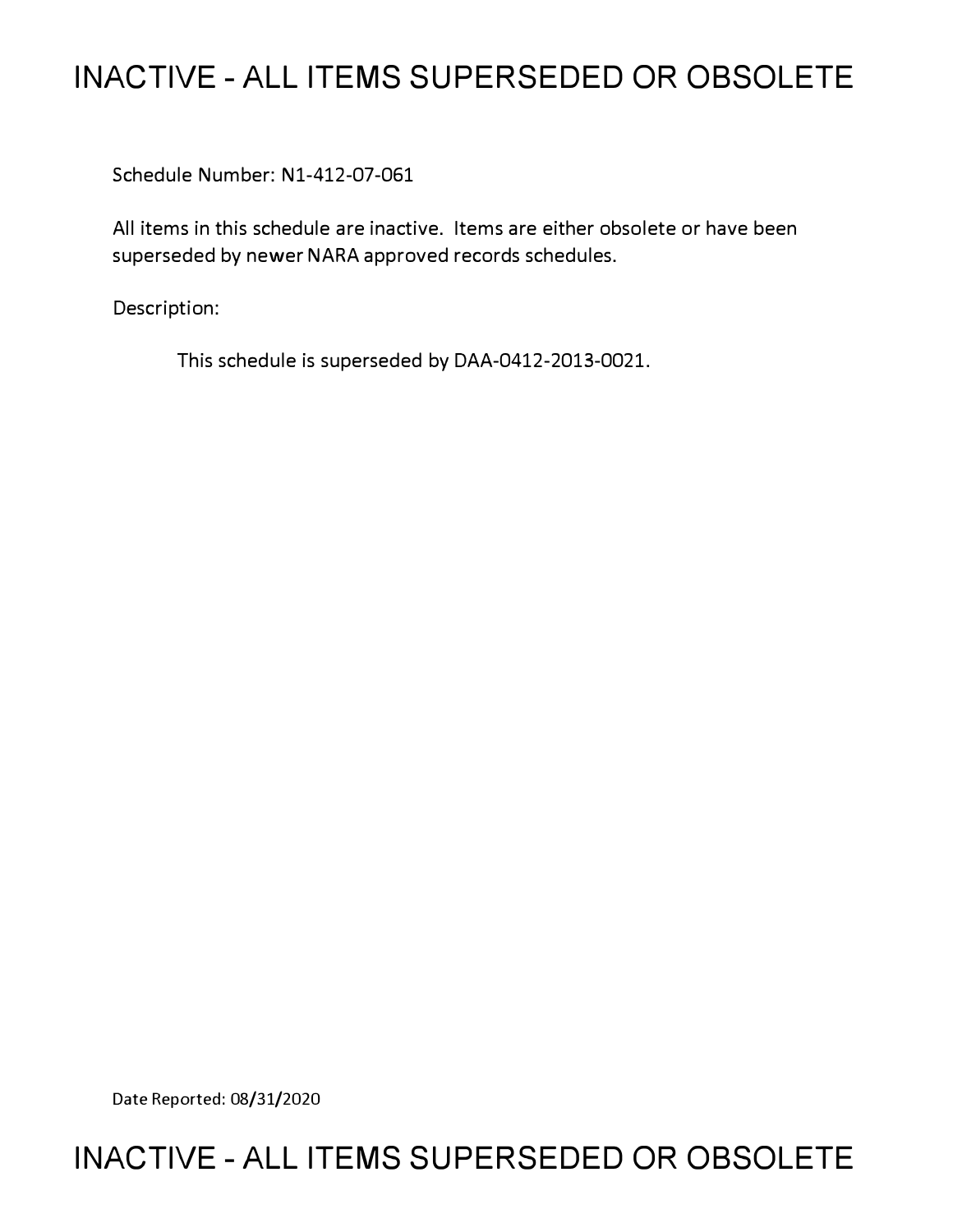| <b>REQUEST FOR RECORDS DISPOSITION AUTHORITY</b>                                 |                                                                                                                                                                                                                                                                                                                     |              |             | <b>JOB NUMBER</b>                                                                                    |                                |  |  |
|----------------------------------------------------------------------------------|---------------------------------------------------------------------------------------------------------------------------------------------------------------------------------------------------------------------------------------------------------------------------------------------------------------------|--------------|-------------|------------------------------------------------------------------------------------------------------|--------------------------------|--|--|
| To<br>NATIONAL ARCHIVES and RECORDS ADMINISTRATION (NIR)<br>WASHINGTON, DC 20408 |                                                                                                                                                                                                                                                                                                                     |              |             | <u>NI-412-07-61</u><br>ED 7/31/07<br><b>DATE RECEIVED</b>                                            |                                |  |  |
| 1 FROM (Agency or establishment)                                                 |                                                                                                                                                                                                                                                                                                                     |              |             | <b>NOTIFICATION TO AGENCY</b>                                                                        |                                |  |  |
| U.S. Environmental Protection Agency                                             |                                                                                                                                                                                                                                                                                                                     |              |             |                                                                                                      |                                |  |  |
| 2 MAJOR SUBDIVISION                                                              |                                                                                                                                                                                                                                                                                                                     |              |             |                                                                                                      |                                |  |  |
| All Programs                                                                     |                                                                                                                                                                                                                                                                                                                     |              |             | In accordance with the provisions of 44 U.S.C.<br>3303a,<br>the<br>disposition request,<br>including |                                |  |  |
| 3 MINOR SUBDIVISION                                                              |                                                                                                                                                                                                                                                                                                                     |              |             | amendments, is approved except for items that may<br>be marked Adisposition not approved≅ or         |                                |  |  |
| Agency-wide                                                                      |                                                                                                                                                                                                                                                                                                                     |              |             | Awithdrawn≅ in column 10                                                                             |                                |  |  |
|                                                                                  | 4 NAME OF PERSON WITH WHOM TO CONFER                                                                                                                                                                                                                                                                                | 5 TELEPHONE  | <b>DATE</b> |                                                                                                      | ARCHIVIST OF THE UNITED STATES |  |  |
| John B. Ellis                                                                    |                                                                                                                                                                                                                                                                                                                     | 202-566-1643 |             |                                                                                                      | 5/08/09 Sdrienner 1/2000       |  |  |
| <b>DATE</b>                                                                      | retention periods specified, and that written concurrence from the General Accounting Office, under the provisions of Title 8 of the<br>GAO manual for Guidance of Federal Agencies,<br>$\boxtimes$ is not required;<br>is attached, or<br>has been requested<br>SIGNATURE OF AGENCY REPRESENTATIVE<br><b>TITLE</b> |              |             |                                                                                                      |                                |  |  |
| John B Ellis \\ 3.500                                                            |                                                                                                                                                                                                                                                                                                                     |              |             | <b>Agency Records Officer</b>                                                                        |                                |  |  |
| 7 Item<br><b>No</b>                                                              | 8 DESCRIPTION OF ITEM AND PROPOSED DISPOSITION                                                                                                                                                                                                                                                                      |              |             | 9 GRS OR SUPERSEDED<br>10 ACTION TAKEN<br>(NARA USE ONLY)<br><b>JOB CITATION</b>                     |                                |  |  |
| 1                                                                                | EPA 233 Disaster Response                                                                                                                                                                                                                                                                                           |              |             |                                                                                                      |                                |  |  |
|                                                                                  |                                                                                                                                                                                                                                                                                                                     |              |             |                                                                                                      |                                |  |  |
|                                                                                  |                                                                                                                                                                                                                                                                                                                     |              |             |                                                                                                      |                                |  |  |
|                                                                                  |                                                                                                                                                                                                                                                                                                                     |              |             |                                                                                                      |                                |  |  |
|                                                                                  |                                                                                                                                                                                                                                                                                                                     |              |             |                                                                                                      |                                |  |  |
|                                                                                  |                                                                                                                                                                                                                                                                                                                     |              |             |                                                                                                      |                                |  |  |
|                                                                                  |                                                                                                                                                                                                                                                                                                                     |              |             |                                                                                                      |                                |  |  |
|                                                                                  |                                                                                                                                                                                                                                                                                                                     |              |             |                                                                                                      |                                |  |  |
|                                                                                  |                                                                                                                                                                                                                                                                                                                     |              |             |                                                                                                      |                                |  |  |
|                                                                                  |                                                                                                                                                                                                                                                                                                                     |              |             |                                                                                                      |                                |  |  |
|                                                                                  |                                                                                                                                                                                                                                                                                                                     |              |             |                                                                                                      |                                |  |  |
|                                                                                  |                                                                                                                                                                                                                                                                                                                     |              |             |                                                                                                      |                                |  |  |
|                                                                                  |                                                                                                                                                                                                                                                                                                                     |              |             |                                                                                                      |                                |  |  |
|                                                                                  |                                                                                                                                                                                                                                                                                                                     |              |             |                                                                                                      |                                |  |  |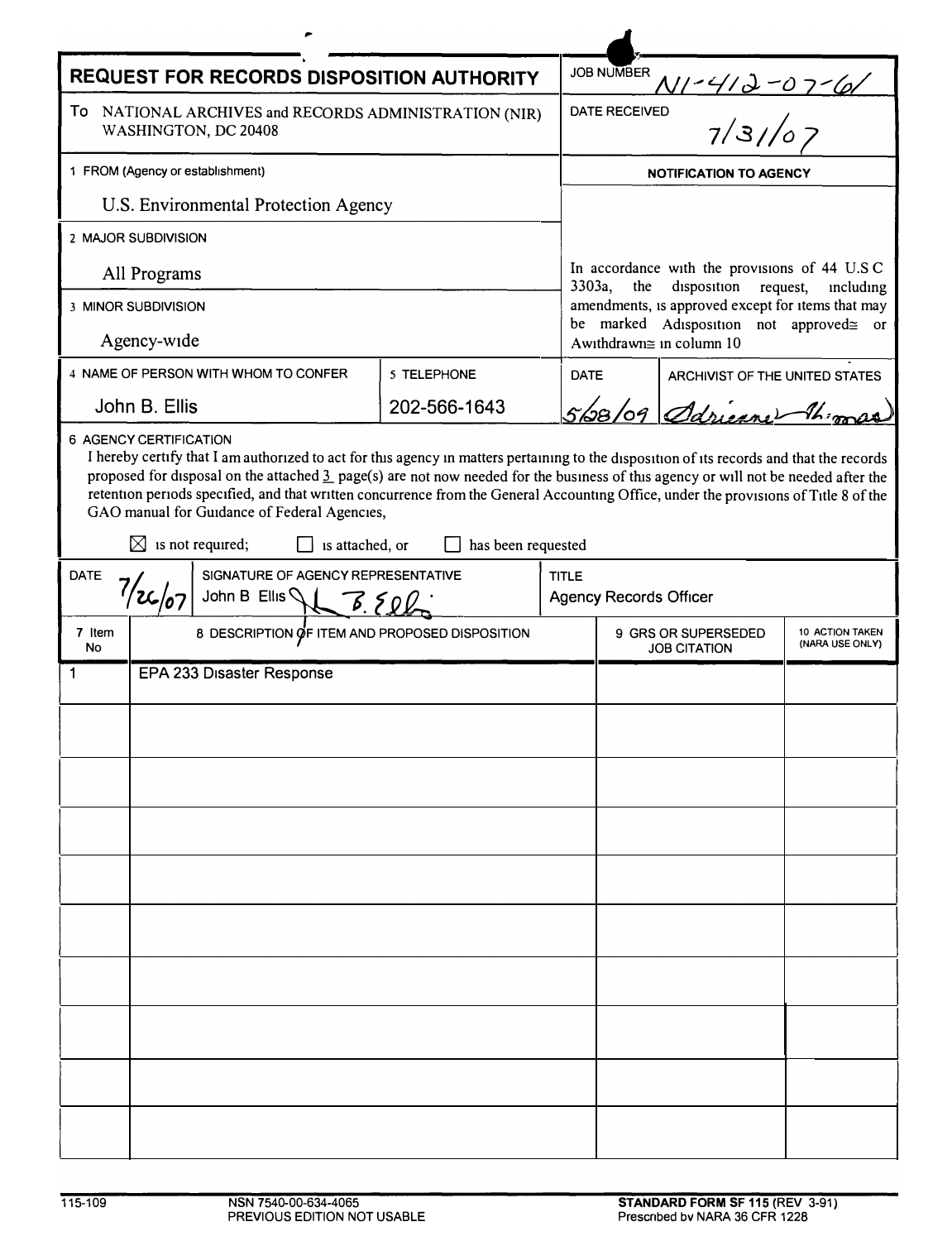**This schedule is in draft. It may be used to retire records, but may not be used to destroy records. If you have any questions, please contact the Records Help Desk.** 

# **EPA Records Schedule 233**

**Status:** Draft, 01/31/2008

**Title:** Disaster Response

**Program:** All Programs

**Applicability:** Agency-wide

**Function:** 104-010-01 - Natural Disaster Response

#### **NARA Disposal Authority:**

This schedule authorizes the disposition of the record copy in any media (media neutral), excluding any records already in electronic form. Records designated for permanent retention must be transferred to the National Archives **111** accordance with NARA standards at the tune of transfer

•  $N1-412-07-61$ 

#### **Description:**

Includes records that document EP A's response to disasters or emergencies Records mclude, but are not limited to, damage surveys, damage assessments, environmental samplings, GIS data, inspection reports, correspondence, interagency documentation, and administrative support documents.

Excludes: Records related to the logistical or administrative aspects of a response (e g, staffing, travel, time keeping, etc.) that are covered by their specific administrative schedules.

#### **Disposition Instructions:**

**Item a(1):** Presidential declared major disasters - Nonelectronic

Includes records documenting disasters of an extraordinary nature, i e, major natural disasters such as floods, earthquakes, and hurricanes (e.g., Hurricane Katrina), as well as man-made disasters such as space accidents and terronsm (e g, World Trade Center). The Agency Records Officer will notify offices when records are to be maintained under this item.

- **Permanent**
- Close mactive records upon completion of each major benchmark
- Transfer to the National Archives 20 years after file closure

**Item a(2):** Presidential declared major disasters - Electronic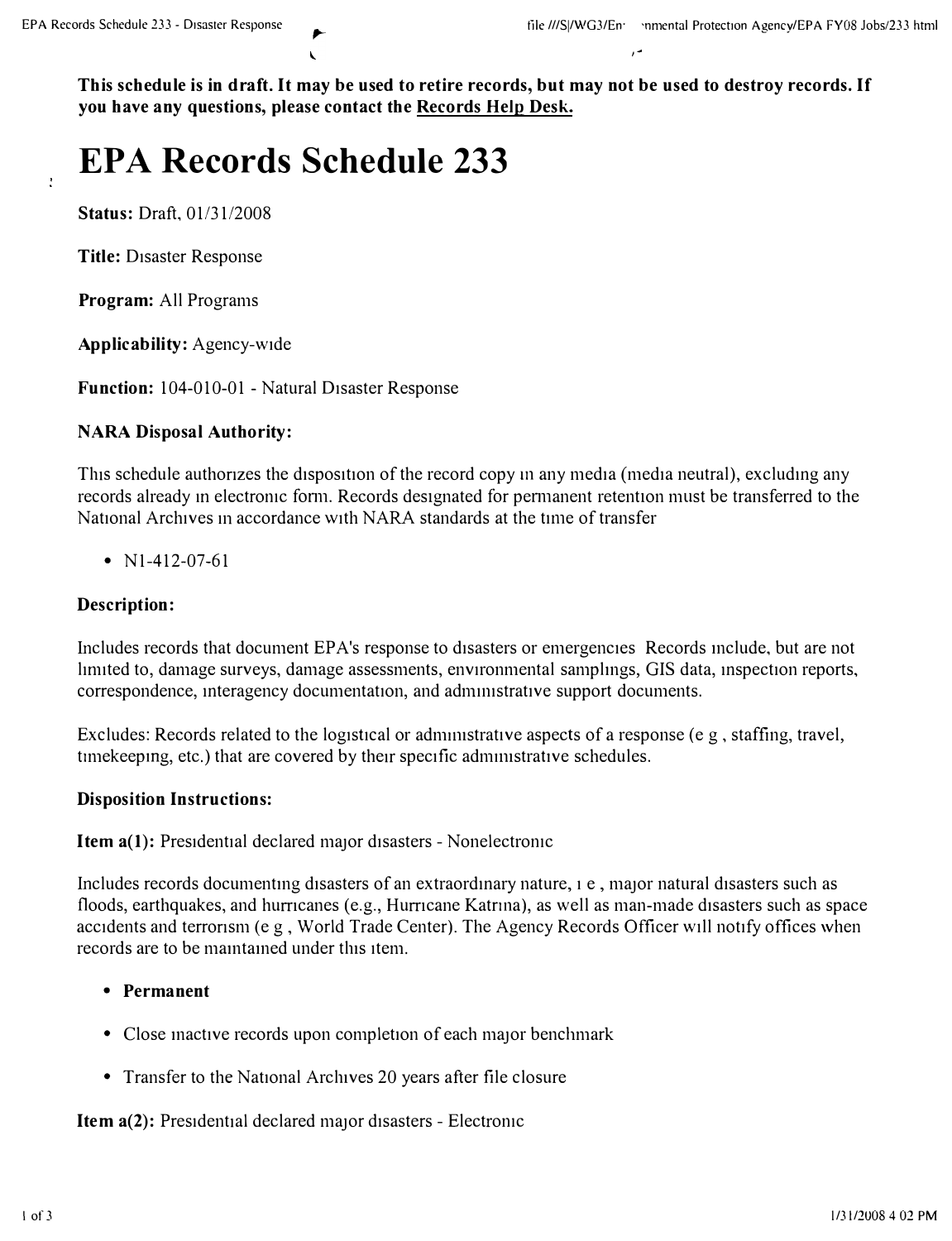Includes records documenting disasters of an extraordinary nature,  $1 e$ , major natural disasters such as floods, earthquakes, and hurricanes (e.g., Hurricane Katrina), as well as man-made disasters such as space **accidents and terronsm** *(***e g , World Trade Center) The Agency Records Officer will notify offices when records are to be mamtamed under this item.** 

#### **• Permanent**

- Close mactive records upon completion of each major benchmark
- Transfer to the National Archives 5 years after file closure, with any related documentation and **external findmg aids, as specified 111 36 CFR 1228** *270* **or standards applicable at the time.**

**11. • (3):** Electromc copy of records transferred to the National Archives *Non record* 

Includes records doese mating disasters of an extraordinary nature, i.e., major natural disasters such as **floods, earthquakes, and huffreenoge (e.g., Hurricane Katrina), as well as man-made disasters such as space accidents and terrorism (e.g., World Halle Center). The Agency Records Officer will notify offices when records a** accidents and terrorism (e g, World Trans enter). The Agency Records Officer will notify offices when **records are to be mamtamed under this item** 

- **Disposable**
- **Close file upon transfer to the National Archives.**
- Delete after electromc record copy is successfully transferred to the National Archives

**Item b: Other Presidential declared emergencies** 

Includes records documenting short-term federal emergencies requiring federal assistance to supplement state and local efforts to save lives, protect property, or to lessen or avert the threat of a catastrophe.

- **Disposable**
- Close inactive records upon completion of final inspection
- **Destroy 10 years after file closure.**

#### **Item c: Local EPA emergencies**

Includes local emergencies occurring in or near EPA facilities (e g, flooding due to a broken pipe) **affectmg the ab1hty to conduct EPA busmess.** 

- **Disposable**
- Close upon completion of all clean up and restoration activities
- **Destroy 10 years after file closure**

#### **Guidance:**

**The Robert T Stafford Disaster Relief and Emergency Assistance Act (the Stafford Act), 42 U.S.C. 5121**